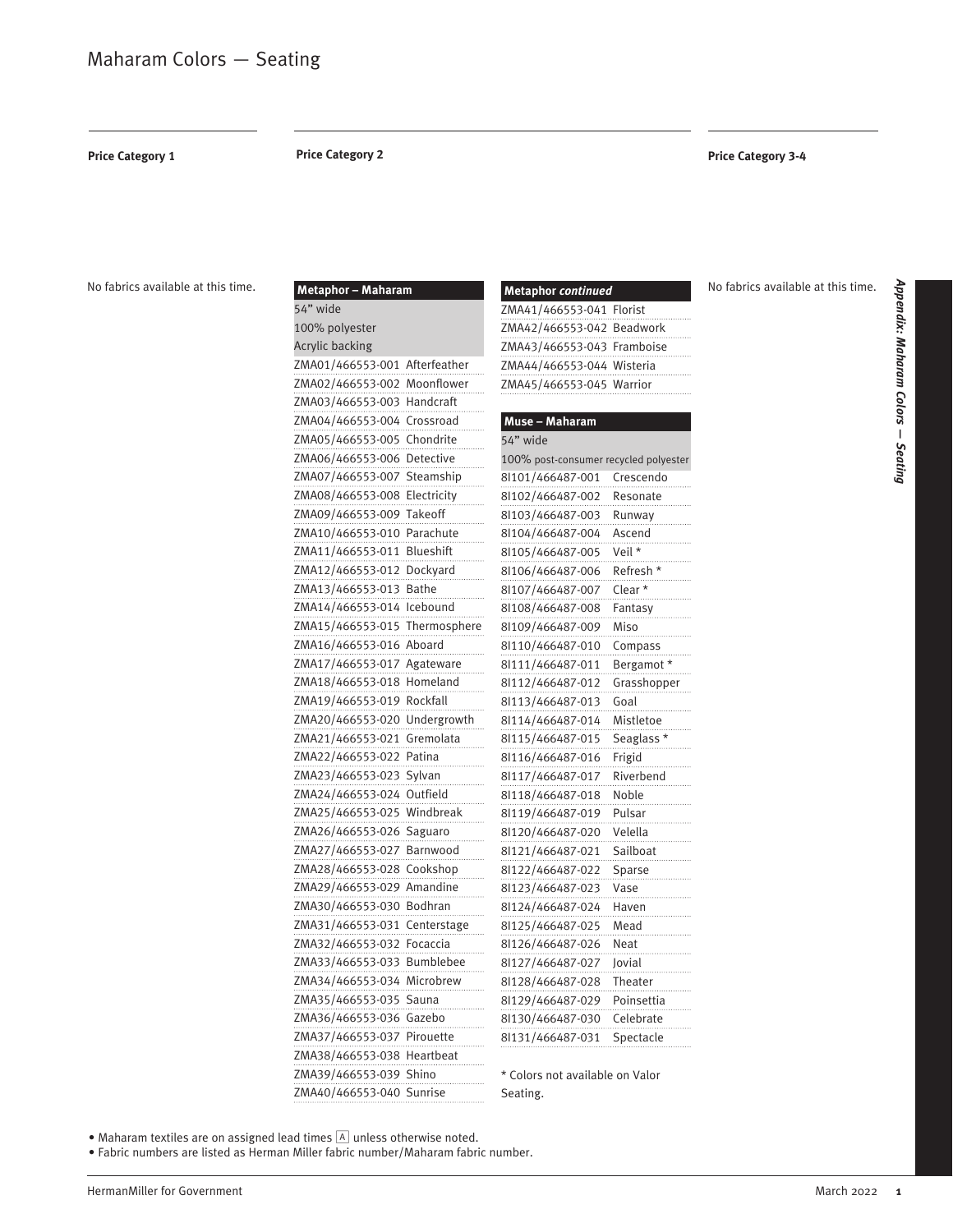# Maharam Colors — Seating

*continued*

**Price Category 5 Price Category 6-8 Price Category 9**

| t      |
|--------|
|        |
| í<br>ı |
|        |
|        |
|        |
| ı<br>ŧ |
|        |
| ı      |
|        |
| i      |
|        |
|        |
|        |
|        |
|        |
| ı      |
|        |
|        |
|        |
|        |
|        |
|        |
|        |

**—** *Seating*

| Nico - Maharam          |            |
|-------------------------|------------|
| 54" wide                |            |
| 63% wool                |            |
| 21% polyester           |            |
| 16% solution-dyed nylon |            |
| ZNC01/466564-001        | Alcazar    |
| ZNC02/466564-002        | Ironclad   |
| ZNC03/466564-003        | Tune       |
| ZNC04/466564-004        | Bridegroor |
| ZNC05/466564-005        | Diode      |
| ZNC06/466564-006        | Jest       |
| ZNC07/466564-007        | Sanctuar   |
| ZNC08/466564-008        | Aquarius   |
| ZNC09/466564-009        | Houseboat  |
| ZNC<br>10/466564-010    | Olympian   |
| 11/466564-011<br>ZNC    | Tennis     |
| ZNC12/466564-012        | Dressage   |
| ZNC13/466564-013        | Zing       |
| ZNC14/466564-014        | Bitterroot |
| ZNC15/466564-015        | Gemini     |
| ZNC<br>16/466564-016    | Posh       |
| 17/466564-017<br>ZNC    | Sizzle     |
| ZNC18/466564-018        | Cheerful   |
| ZNC19/466564-019        | Watermelon |
| ZNC20/466564-020        | Toucan     |
| ZNC21/466564-021        | Rosin      |
| ZNC22/466564-022        | Jousting   |
| 23/466564-023<br>ZNC    | Jojoba     |
| ZNC<br>24/466564-024    | Dromedar   |
| ZNC25/466564-025        | Toasty     |
| ZNC26/466564-026        | Casaba     |
| ZNC27/466564-027        | Greenhouse |
| ZNC28/466564-028        | Sibyl      |
| 29/466564-029<br>ZNC    | Spearmint  |
| ZNC<br>30/466564-030    | Pothos     |
| ZNC31/466564-031        | Calathea   |
| ZNC32/466564-032        | Landscape  |
| ZNC33/466564-033        | Espalier   |
| ZNC34/466564-034        | Gecko      |
| ZNC35/466564-035        | Meditation |

No fabrics available at this time.

| Gemma – Maharam  |             | Ģθ  |
|------------------|-------------|-----|
| 55" wide         |             | ΖG  |
| 85% wool         |             | ΖG  |
| 15% nylon        |             | ΖG  |
| ZGE01/466568-001 | Crinoline   | ΖG  |
| ZGE02/466568-002 | Angelic     | ΖG  |
| ZGE03/466568-003 | Savory      | ΖG  |
| ZGE04/466568-004 | Honeycomb   | ΖG  |
| ZGE05/466568-005 | Gilded      | ΖG  |
| ZGE06/466568-006 | Paddleboat  | ΖG  |
| ZGE07/466568-007 | Stagecoach  | ΖG  |
| ZGE08/466568-008 | Waterbuck   | ΖG  |
| ZGE09/466568-009 | Earnest     |     |
| ZGE10/466568-010 | Auric       | Ja: |
| ZGE11/466568-011 | Carmine     | 53  |
| ZGE12/466568-012 | Serape      | 55' |
| ZGE13/466568-013 | Ferric      | 27' |
| ZGE14/466568-014 | Canyon      | 18  |
| ZGE15/466568-015 | Alembic     | ΖJΑ |
| ZGE16/466568-016 | Patio       | ΖJΑ |
| ZGE17/466568-017 | Sorrel      | ZJA |
| ZGE18/466568-018 | Root        | ΖJΑ |
| ZGE19/466568-019 | Mansion     | ΖJΑ |
| ZGE20/466568-020 | Buff        | ΖJΑ |
| ZGE21/466568-021 | Starch      | ZJA |
| ZGE22/466568-022 | Dawn        | ZJA |
| ZGE23/466568-023 | Countryside | ZJA |
| ZGE24/466568-024 | Dewy        | ZJA |
| ZGE25/466568-025 | Reliquary   | ZJA |
| ZGE26/466568-026 | Deluge      | ZJA |
| ZGE27/466568-027 | Overlay     | ZJA |
| ZGE28/466568-028 | Electron    | ZJA |
| ZGE29/466568-029 | Sheath      | ZJA |
| ZGE30/466568-030 | Quietude    | ΖJΑ |
| ZGE31/466568-031 | Jargon      | ΖJΑ |
| ZGE32/466568-032 | Powder      | ZJA |
| ZGE33/466568-033 | Tide        | ΖJΑ |
| ZGE34/466568-034 | Outwash     | ZJA |
| ZGE35/466568-035 | Enamored    | ΖJΑ |
| ZGE36/466568-036 | Smitten     | ΖJΑ |
| ZGE37/466568-037 | Revere      | ΖJΑ |
| ZGE38/466568-038 | Mangosteen  | ΖJΑ |
| ZGE39/466568-039 | Allium      | ΖJΑ |
| ZGE40/466568-040 | Immense     | ΖJΑ |
| ZGE41/466568-041 | Chamber     |     |

# **Gemma** *continued* E42/466568-042 Cosmos E43/466568-043 Inkling E44/466568-044 Rainwater E45/466568-045 Shade E46/466568-046 Pendant E47/466568-047 Axial E48/466568-048 Fervent .......<br>E49/466568-049 Legacy E50/466568-050 Caliber E51/466568-051 Temple E52/466568-052 Evenfall

# **Jasper - Maharam**

| 53" wide                |               |  |
|-------------------------|---------------|--|
| 55% wool                |               |  |
| 27% solution-dyed nylon |               |  |
| 18% cotton              |               |  |
| ZJA01/466563-001        | Thrill        |  |
| ZJA02/466563-002        | Anise         |  |
| ZJA03/466563-003        | Grapefruit    |  |
| ZJA04/466563-004        | Lifeguard     |  |
| ZJA05/466563-005        | Heartfelt     |  |
| ZJA06/466563-006        | Corsage       |  |
| ZJA07/466563-007        | Earthenware   |  |
| ZJA08/466563-008        | Bear          |  |
| ZJA09/466563-009        | Firelight     |  |
| ZJA10/466563-010        | Dreamcatcher  |  |
| ZJA11/466563-011        | <b>Bobcat</b> |  |
| ZJA12/466563-012        | Glacial       |  |
| ZJA13/466563-013        | Vaporize      |  |
| ZJA14/466563-014        | Trapdoor      |  |
| ZJA15/466563-015        | Halcyon       |  |
| ZJA16/466563-016        | Observatory   |  |
| ZJA17/466563-017        | Steamboat     |  |
| ZJA18/466563-018        | Aquathlon     |  |
| ZJA19/466563-019        | Cloudless     |  |
| ZJA20/466563-020        | <b>Briny</b>  |  |
| ZJA21/466563-021        | Magical       |  |
| ZJA22/466563-022        | Picnic        |  |
| ZJA23/466563-023        | Herbage       |  |
| ZJA24/466563-024        | Pasture       |  |
| ZJA25/466563-025        | Courtyard     |  |
| ZJA26/466563-026        | Leapfrog      |  |
|                         |               |  |

 $\bullet$  Maharam textiles are on assigned lead times  $\boxed{\mathbb{A}}$  unless otherwise noted.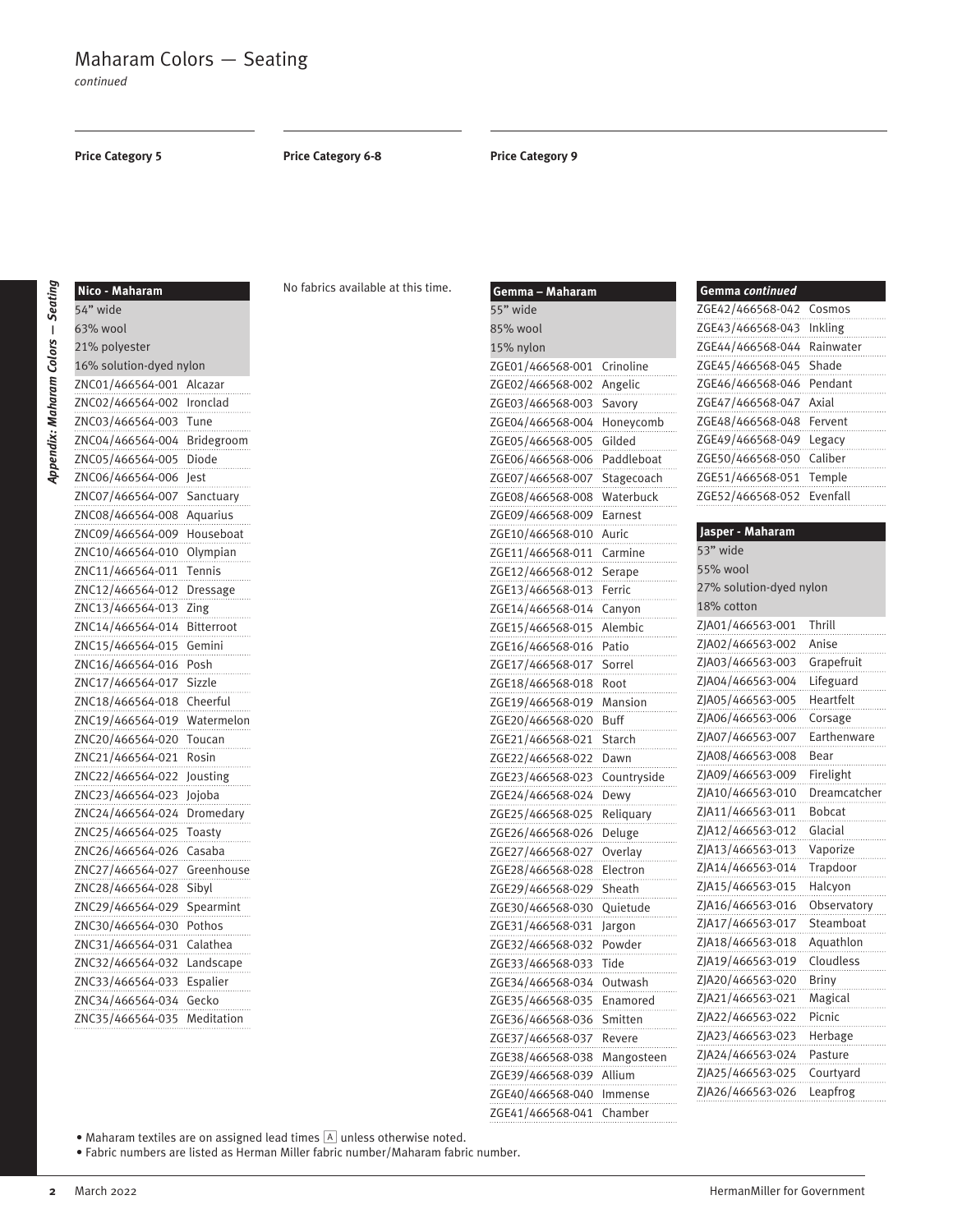### **Price Category 10**

| Gemma Multi - Maharam        |             |
|------------------------------|-------------|
| 55" wide                     |             |
| 85% wool                     |             |
| 15% nylon                    |             |
| ZGF01/466569-001             | Andromeda   |
| ZGF02/466569-002             | Dappled     |
| ZGF03/466569-003             | Lyra        |
| ZGF04/466569-004             | Flaunt      |
| ZGF05/466569-005             | Celluloid   |
| ZGF06/466569-006             | Hydrozoa    |
| ZGF07/466569-007             | Firefly     |
| ZGF08/466569-008             | Pisces      |
| ZGF09/466569-009             | Strath      |
| ZGF10/466569-010             | Erosion     |
| ZGF11/466569-011             | Cabaret     |
| ZGF12/466569-012             | Candytuft   |
| ZGF13/466569-013             | Juice       |
| ZGF14/466569-014             | Fairground  |
| ZGF15/466569-015             | Copperplate |
| ZGF16/466569-016             | Sunbird     |
| ZGF17/466569-017             | Cinematic   |
| ZGF18/466569-018             | Clairvoyant |
| ZGF19/466569-019             | Crocus      |
| ZGF20/466569-020             | Memoir      |
| ZGF21/466569-021             | Roulette    |
| ZGF22/466569-022             | Voltaic     |
| ZGF23/466569-023             | Compote     |
| ZGF24/466569-024             | Lambent     |
| ZGF25/466569-025             | Twister     |
| ZGF26/466569-026             | Chronicle   |
| ZGF27/466569-027             | Sidereal    |
| ZGF28/466569-028             | Tanzanite   |
| ZGF29/466569-029             | Crystalize  |
| ZGF30/466569-030             | Chromium    |
| ZGF31/466569-031             | Pallium     |
| ZGF32/466569-032             | Spectre     |
| ZGF33/466569-033             | Courgette   |
| ZGF34/466569-034 Viper       |             |
| ZGF35/466569-035 Sunlit      |             |
|                              |             |
| ZGF37/466569-037 Vernal      |             |
| ZGF38/466569-038 Cress       |             |
| ZGF39/466569-039 Limn        |             |
| ZGF40/466569-040 Horseradish |             |

| Gemma Multi continued         |              |
|-------------------------------|--------------|
| ZGF41/466569-041              | Shandy       |
| ZGF42/466569-042              | Granary      |
| ZGF43/466569-043              | Percolate    |
| ZGF44/466569-044              | Motor        |
| ZGF45/466569-045              | Unicorn      |
| ZGF46/466569-046              | Lobster      |
| ZGF47/466569-047              | Rhododendron |
| ZGF48/466569-048              | Taffy        |
| ZGF49/466569-049              | Rishi        |
| ZGF50/466569-050              | Backcountry  |
| ZGF51/466569-051              | Buckthorn    |
| ZGF52/466569-052              | Coniferous   |
| ZGF53/466569-053              | Delphic      |
| ZGF54/466569-054              | Hieroglyph   |
| ZGF55/466569-055              | Eiderdown    |
| ZGF56/466569-056              | Sandbar      |
| ZGF57/466569-057              | Tanager      |
|                               |              |
| Gemma Multi Reverse - Maharam |              |
| 55" wide                      |              |
| 85% wool                      |              |
| 15% nylon                     |              |
| ZGF58/466569-101              | Andromeda    |
|                               | Reverse      |
| ZGF59/466569-102              | Dappled      |
|                               | Reverse      |
| ZGF60/466569-103              | Lyra         |
|                               | Reverse      |
| ZGF61/466569-104              | Flaunt       |
|                               | Reverse      |
| ZGF62/466569-105              | Celluloid    |
|                               | Reverse      |
| ZGF63/466569-106              | Hydrozoa     |
|                               | Reverse      |
| ZGF64/466569-107              | Firefly      |
|                               | Reverse      |
| ZGF65/466569-108              | Pisces       |
|                               | Reverse      |
| ZGF66/466569-109 Strath       |              |
|                               | Reverse      |
| ZGF67/466569-110 Erosion      | .            |
|                               | Reverse      |
|                               | .            |
|                               |              |

| Gemma Multi Reverse continued |                    |
|-------------------------------|--------------------|
| ZGF68/466569-111              | Cabaret            |
|                               | Reverse            |
| ZGF69/466569-112              | Candytuft          |
|                               | Reverse            |
| ZGF70/466569-113              | Juice              |
|                               | Reverse            |
| ZGF71/466569-114              | Fairground         |
|                               | Reverse            |
| ZGF72/466569-115              | Copperplate        |
|                               | Reverse            |
| ZGF73/466569-116              | Sunbird            |
|                               | Reverse            |
| ZGF74/466569-117              | Cinematic          |
|                               | Reverse            |
| ZGF75/466569-118              | Clairvoyant        |
|                               | Reverse            |
| ZGF76/466569-119              | Crocus             |
|                               | Reverse            |
| ZGF77/466569-120              | Memoir             |
|                               | Reverse            |
| ZGF78/466569-121              | Roulette           |
|                               | Reverse            |
| ZGF79/466569-122              | Voltaic            |
|                               | Reverse            |
| ZGF80/466569-123              | Compote            |
| ZGF81/466569-124              | Reverse            |
|                               | Lambent            |
| ZGF82/466569-125              | Reverse<br>Twister |
|                               | Reverse            |
| ZGF83/466569-126              | Chronicle          |
|                               | Reverse            |
| ZGF84/466569-127              | Sidereal           |
|                               | Reverse            |
| ZGF85/466569-128              | Tanzanite          |
|                               | Reverse            |
| ZGF86/466569-129              | Crystalize         |
|                               | Reverse            |
| ZGF87/466569-130              | Chromium           |
|                               | Reverse            |
| ZGF88/466569-131              | .<br>Pallium       |
|                               | Reverse            |
| ZGF89/466569-132              | .<br>Spectre       |
|                               | Reverse            |

| Gemma Multi Reverse continued |              |
|-------------------------------|--------------|
| ZGF90/466569-133              | Courgette    |
|                               | Reverse      |
| ZGF91/466569-134              | Viper        |
|                               | Reverse      |
| ZGF92/466569-135              | Sunlit       |
|                               | Reverse      |
| ZGF93/466569-136              | Heavenly     |
|                               | Reverse      |
| ZGF94/466569-137              | Vernal       |
|                               | Reverse      |
| ZGF95/466569-138              | Cress        |
|                               | Reverse      |
| ZGF96/466569-139              | Limn         |
|                               | Reverse      |
| ZGF97/466569-140              | Horseradish  |
|                               | Reverse      |
| ZGF98/466569-141              | Shandy       |
|                               | Reverse      |
| ZGF99/466569-142              | Granary      |
|                               | Reverse      |
| ZGFA0/466569-143              | Percolate    |
|                               | Reverse      |
| ZGFA1/466569-144              | Motor        |
|                               | Reverse      |
| ZGFA2/466569-145              | Unicorn      |
|                               | Reverse      |
| ZGFA3/466569-146              | Lobster      |
|                               | Reverse      |
| ZGFA4/466569-147              | Rhododendron |
|                               | Reverse      |
| ZGFA5/466569-148              | Taffy        |
|                               | Reverse      |

 $\bullet$  Maharam textiles are on assigned lead times  $\boxed{\mathbb{A}}$  unless otherwise noted.

• Fabric numbers are listed as Herman Miller fabric number/Maharam fabric number.

HermanMiller for Government **300 and 2022 <b>3** and 2022 **3** and 2020 **1** and 2022 **3** and 2022 **3** and 2022 **3** and 2022 **3** and 2022 **3** and 2022 **3** and 2022 **3** and 2022 **3** and 2022 **3** and 2022 **3** and 2022 **3** and 202

*Price category 10 continued on next page*

ZGFB1/466569-154 Hieroglyph

ZGFA6/466569-149 Rishi

ZGFA7/466569-150 Backcountry

ZGFA8/466569-151 Buckthorn

ZGFA9/466569-152 Coniferous

ZGFB0/466569-153 Delphic

Reverse

Reverse

Reverse

Reverse

Reverse

Reverse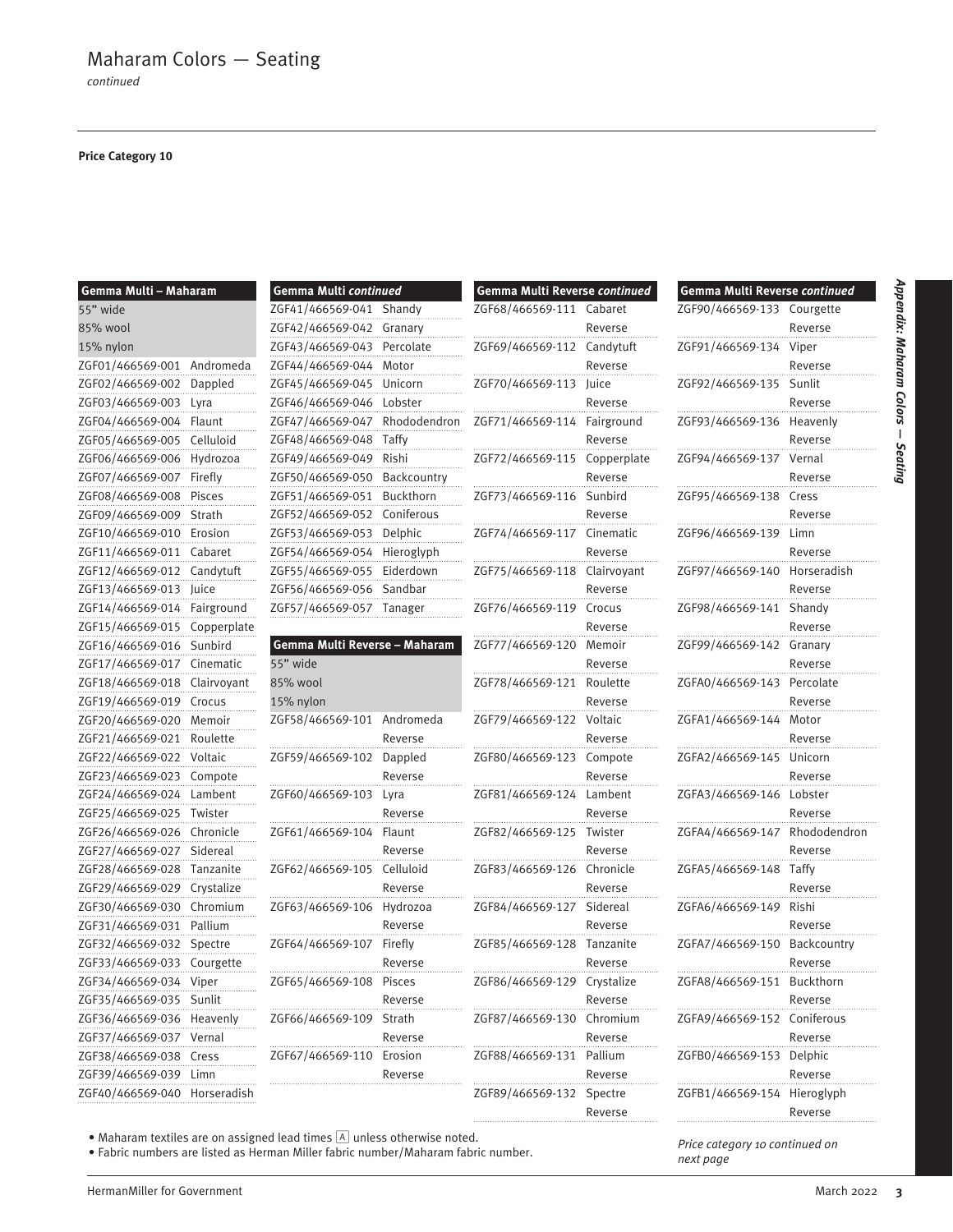**Price Category 10 Price Category A Price Category B** *continued*

**Gemma Multi Reverse** *continued* ZGFB2/466569-155 Eiderdown

Reverse

*Appendix: Maharam Colors*  **—** *Seating*

| ZGFB3/466569-157 | lanager      |
|------------------|--------------|
|                  | Reverse      |
|                  |              |
| Petra - Maharam  |              |
| 55" wide         |              |
| 70% wool         |              |
| 19% linen        |              |
| 11% nylon        |              |
| ZP401/466580-001 | Hieroglyph   |
| ZP402/466580-002 | Interior     |
| ZP403/466580-003 | Samovar      |
| ZP404/466580-004 | Calcite      |
| ZP405/466580-005 | Silversmith  |
| ZP406/466580-006 | Rivet        |
| ZP407/466580-007 | Carpolite    |
| ZP408/466580-008 | Bonbon       |
| ZP409/466580-009 | Dreamy       |
| ZP410/466580-010 | Bejewel      |
| ZP411/466580-011 | Sashimi      |
| ZP412/466580-012 | Spirula      |
| ZP413/466580-013 | Chalet       |
| ZP414/466580-014 | Reindeer     |
| ZP415/466580-015 | Nostalgia    |
| ZP416/466580-016 | Trove        |
| ZP417/466580-017 | Narcissus    |
| ZP418/466580-018 | Yurt         |
| ZP419/466580-019 | Congee       |
| ZP420/466580-020 | Genepy       |
| ZP421/466580-021 | Herbaceous   |
| ZP422/466580-022 | Paddock      |
| ZP423/466580-023 | Precious     |
| ZP424/466580-024 | <b>Biome</b> |
| ZP425/466580-025 | Tinted       |
| ZP426/466580-026 | Pelagic      |
| ZP427/466580-027 | Bluebill     |
| ZP428/466580-028 | Chicory      |
| ZP429/466580-029 | Eaglet       |
| ZP430/466580-030 | Permafrost   |
| ZP431/466580-031 | Atlantic     |
| ZP432/466580-032 | Airstream    |
| ZP433/466580-033 | Debonair     |

No fabrics available at this time.

| 54" wide<br>78% recycled polyester<br>15% polyester<br>7% nylon<br>Shadow*<br>TI07/458640-007<br>TI08/458640-008<br>Bayou *<br>Tl24/458640-024<br>Poppy<br>Tl25/458640-025<br>Mao<br>Tl29/458640-029<br>Onyx<br>Tl31/458640-031<br>Cloud *<br>TI38/458640-038<br>Depth *<br>TI40/458640-040<br>Nile<br>TI41/458640-041<br>Azure *<br>TI45/458640-045<br>Cactus *<br>TI46/458640-046<br>$lce *$<br>TI48/458640-048<br>Neon *<br>TI50/458640-050<br>Hydrangea<br>TI53/458640-053<br>Tangelo<br>TI54/458640-054<br>Lumine *<br>Snow **<br>TI58/458640-058<br>TI60/458640-060<br>Peridot*<br>TI61/458640-061<br>Capri<br>TI62/458640-062<br>Ultramarine<br>TI63/458640-063<br>Squall<br>TI66/458640-066<br>Cassis<br>TI67/458640-067<br>Aster | Messenger - Maharam |  |  |  |
|-------------------------------------------------------------------------------------------------------------------------------------------------------------------------------------------------------------------------------------------------------------------------------------------------------------------------------------------------------------------------------------------------------------------------------------------------------------------------------------------------------------------------------------------------------------------------------------------------------------------------------------------------------------------------------------------------------------------------------------------|---------------------|--|--|--|
|                                                                                                                                                                                                                                                                                                                                                                                                                                                                                                                                                                                                                                                                                                                                           |                     |  |  |  |
|                                                                                                                                                                                                                                                                                                                                                                                                                                                                                                                                                                                                                                                                                                                                           |                     |  |  |  |
|                                                                                                                                                                                                                                                                                                                                                                                                                                                                                                                                                                                                                                                                                                                                           |                     |  |  |  |
|                                                                                                                                                                                                                                                                                                                                                                                                                                                                                                                                                                                                                                                                                                                                           |                     |  |  |  |
|                                                                                                                                                                                                                                                                                                                                                                                                                                                                                                                                                                                                                                                                                                                                           |                     |  |  |  |
|                                                                                                                                                                                                                                                                                                                                                                                                                                                                                                                                                                                                                                                                                                                                           |                     |  |  |  |
|                                                                                                                                                                                                                                                                                                                                                                                                                                                                                                                                                                                                                                                                                                                                           |                     |  |  |  |
|                                                                                                                                                                                                                                                                                                                                                                                                                                                                                                                                                                                                                                                                                                                                           |                     |  |  |  |
|                                                                                                                                                                                                                                                                                                                                                                                                                                                                                                                                                                                                                                                                                                                                           |                     |  |  |  |
|                                                                                                                                                                                                                                                                                                                                                                                                                                                                                                                                                                                                                                                                                                                                           |                     |  |  |  |
|                                                                                                                                                                                                                                                                                                                                                                                                                                                                                                                                                                                                                                                                                                                                           |                     |  |  |  |
|                                                                                                                                                                                                                                                                                                                                                                                                                                                                                                                                                                                                                                                                                                                                           |                     |  |  |  |
|                                                                                                                                                                                                                                                                                                                                                                                                                                                                                                                                                                                                                                                                                                                                           |                     |  |  |  |
|                                                                                                                                                                                                                                                                                                                                                                                                                                                                                                                                                                                                                                                                                                                                           |                     |  |  |  |
|                                                                                                                                                                                                                                                                                                                                                                                                                                                                                                                                                                                                                                                                                                                                           |                     |  |  |  |
|                                                                                                                                                                                                                                                                                                                                                                                                                                                                                                                                                                                                                                                                                                                                           |                     |  |  |  |
|                                                                                                                                                                                                                                                                                                                                                                                                                                                                                                                                                                                                                                                                                                                                           |                     |  |  |  |
|                                                                                                                                                                                                                                                                                                                                                                                                                                                                                                                                                                                                                                                                                                                                           |                     |  |  |  |
|                                                                                                                                                                                                                                                                                                                                                                                                                                                                                                                                                                                                                                                                                                                                           |                     |  |  |  |
|                                                                                                                                                                                                                                                                                                                                                                                                                                                                                                                                                                                                                                                                                                                                           |                     |  |  |  |
|                                                                                                                                                                                                                                                                                                                                                                                                                                                                                                                                                                                                                                                                                                                                           |                     |  |  |  |
|                                                                                                                                                                                                                                                                                                                                                                                                                                                                                                                                                                                                                                                                                                                                           |                     |  |  |  |
|                                                                                                                                                                                                                                                                                                                                                                                                                                                                                                                                                                                                                                                                                                                                           |                     |  |  |  |
|                                                                                                                                                                                                                                                                                                                                                                                                                                                                                                                                                                                                                                                                                                                                           |                     |  |  |  |
|                                                                                                                                                                                                                                                                                                                                                                                                                                                                                                                                                                                                                                                                                                                                           |                     |  |  |  |
|                                                                                                                                                                                                                                                                                                                                                                                                                                                                                                                                                                                                                                                                                                                                           |                     |  |  |  |

| <b>Messenger continued</b> |               |
|----------------------------|---------------|
| TI69/458640-069            | Cherry        |
| TI70/458640-070            | Vibrant       |
| TI71/458640-071            | Satsuma *     |
| TI72/458640-072            | Maize         |
| TI76/458640-076            | Fossil        |
| TI77/458640-077            | Ash           |
| TI78/458640-078            | Tusk          |
| TI79/458640-079            | Oyster        |
| TI81/458640-081            | Husk          |
| TI84/458640-084            | Robust        |
| TI85/458640-085            | Beyond        |
| TI86/458640-086            | Voyage        |
| TI87/458640-087            | Everglade     |
| TI89/458640-089            | Blanch        |
| TI90/458640-090            | Longspur      |
| TI91/458640-091            | Vireo         |
| TI92/458640-092            | Dipper        |
| TI93/458640-093            | Gale          |
| TI94/458640-094            | Hunter        |
| TI95/458640-095            | Lime          |
| TI96/458640-096            | Apple         |
| TI97/458640-097            | Krill         |
| TI98/458640-098            | Catalyst<br>. |
|                            |               |

\* Colors available on 20-day lead time. \*\* Color not available on Valor Seating.

• Maharam textiles are on assigned lead times  $\boxed{\mathbb{A}}$  unless otherwise noted.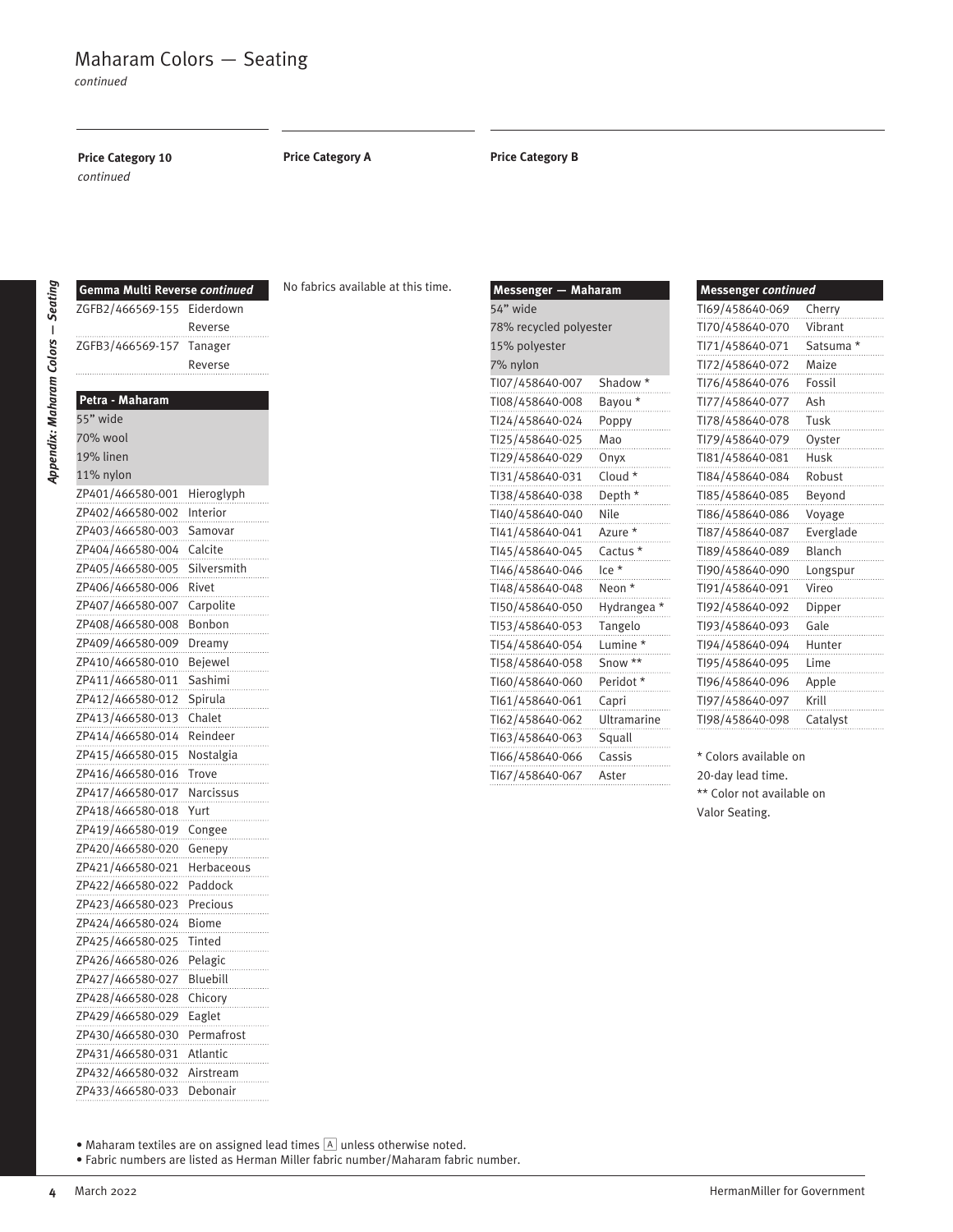### **Price Category C**

| <b>Manner - Maharam</b>        |             |
|--------------------------------|-------------|
| 54" wide                       |             |
|                                |             |
| 100% recycled polyester        |             |
| Z2701/466177-001               | Magic       |
| Z2702/466177-002               | Carob       |
| Z2703/466177-003               | Porpoise    |
| Z2704/466177-004               | Flint       |
| Z2705/466177-005               | Hush        |
| Z2706/466177-006               | Nuance      |
| Z2711/466177-011               | Ember       |
| Z2712/466177-012               | Wagon       |
| Z2713/466177-013               | Ablaze      |
| Z2714/466177-014               | Peel        |
| Z2716/466177-016               | Butterscoto |
| Z2717/466177-017               | Harvest     |
| Z2720/466177-020               | Parakeet    |
| Z2722/466177-022               | Aquatic     |
| Z2723/466177-023               | Cottage     |
| Z2724/466177-024               | Dahlia      |
| Z2725/466177-025               | Vivid       |
| Z2726/466177-026               | Basin       |
| Z2727/466177-027               | Schooner    |
| Z2728/466177-028               | Slope       |
| Z2729/466177-029               | Silverpoint |
| Z2730/466177-030               | Lattice     |
| Z2731/466177-031               | Smoky       |
| Z2732/466177-032               | Magnetic    |
| Z2733/466177-033               | Woad        |
| Z2734/466177-034               | Resolute    |
| Z2735/466177-035               | Cruise      |
| Z2736/466177-036               | Atmospheric |
| Z2737/466177-037               | Cloudburst  |
| Z2738/466177-038               | Tidewater   |
| Z2739/466177-039               | Firth       |
| Z2740/466177-040               | Oceanside   |
|                                |             |
| Z2741/466177-04 <mark>1</mark> | Grandeur    |
| Z2742/466177-042               | Comfort     |
| Z2743/466177-043               | Dill        |
| Z2744/466177-044               | Poplar      |
| Z2745/466177-045               | Citronella  |
| Z2746/466177-046               | Passerine   |

| <b>Manner continued</b>   |            |
|---------------------------|------------|
| Z2747/466177-047          | Southwest  |
| Z2748/466177-048          | Roseate    |
| Z2749/466177-049          | Charisma   |
| Z2750/466177-050          | Siltstone  |
| Z2751/466177-051          | Kimono     |
| Z2752/466177-052          | Valiant    |
| Z2753/466177-053          | Baroness   |
|                           |            |
| <b>Merit - Maharam</b>    |            |
| 54" wide                  |            |
| 76% post-industrial       |            |
| recycled polyester        |            |
| 24% polyester             |            |
| PFOA-Free stain resistant |            |
| 88Z01/466444-001          | Trickle    |
| 88Z02/466444-002          | Beluga     |
| 88Z03/466444-003          | Gunmetal   |
| 88Z04/466444-004          | Blackout   |
| 88Z05/466444-005          | Superior   |
| 88Z06/466444-006          | Ocean      |
| 88Z07/466444-007          | Highborn   |
| 88Z08/466444-008          | Immersed   |
| 88Z09/466444-009          | Rainfall   |
| 88Z10/466444-010          | Blizzard   |
| 88Z11/466444-011          | Poolside   |
| 88Z12/466444-012          | Steel      |
| 88Z13/466444-013          | Zircon     |
| 88Z14/466444-014          | Ripple     |
| 88Z15/466444-015          | Aegean     |
| 88Z16/466444-016          | Armada     |
| 88Z17/466444-017          | Hedera     |
| 88Z18/466444-018          | Rainforest |
| 88Z19/466444-019          | Gator      |
| 88Z20/466444-020          | Vineyard   |
| 88Z21/466444-021          | Pine       |
| 88Z22/466444-022          | Kiwi       |
| 88Z23/466444-023          | Kookaburr  |
| 88Z24/466444-024          | Bellini    |
| 88Z25/466444-025          | Sunflower  |
| 88Z26/466444-026          | Sandstorm  |
|                           |            |

| Merit continued  |           |
|------------------|-----------|
| 88Z27/466444-027 | Mudder    |
| 88Z28/466444-028 | Lynx      |
| 88Z29/466444-029 | Farro     |
| 88Z30/466444-030 | Manila    |
| 88Z31/466444-031 | Starfish  |
| 88Z32/466444-032 | Brass     |
| 88Z33/466444-033 | Arrow     |
| 88Z34/466444-034 | Gelato    |
| 88Z35/466444-035 | Nectarine |
| 88Z36/466444-036 | Macaron   |
| 88Z37/466444-037 | Alert     |
| 88Z38/466444-038 | Goji      |
| 88Z39/466444-039 | Cabernet  |
| 88Z40/466444-040 | Eggplant  |
| 88Z41/466444-041 | Hawk      |
| 88Z42/466444-042 | Stag      |
| 88Z43/466444-043 | Overcast  |

# **Metric – Maharam** 54" wide 51% recycled polyester 49% polyester Z302/466014-002 Fog Z303/466014-003 Fleece Z312/466014-012 Cardinal Z313/466014-013 Lava Z318/466014-018 Pollen Z320/466014-020 Alligator Z323/466014-023 Tar Z324/466014-024 Anchor Z326/466014-026 Admiral Z327/466014-027 Seaport Z328/466014-028 Scuba Z329/466014-029 Skate Z330/466014-030 Hopscotch Z331/466014-031 Film Z332/466014-032 Whale Z333/466014-033 Downpour Z334/466014-034 Midday Z335/466014-035 Talisman Z336/466014-036 Hedgerow

Z337/466014-037 Snorkel

| <b>Metric continued</b> |         |
|-------------------------|---------|
| Z338/466014-038         | Highway |
| Z339/466014-039         | Canary  |
| Z340/466014-040         | Sunny   |
| Z341/466014-041         | Aztec   |
| Z342/466014-042         | Fruit   |
| Z343/466014-043         | Galah   |
| Z344/466014-044         | Kiln    |
| Z345/466014-045         | Moth    |
|                         |         |

*Appendix: Maharam Colors Seating*

## **Murmur - Maharam** 55" wide 100% polyester PFOA-Free stain resistant 8EY01/466446-001 Gust 8EY02/466446-002 Harmonica 8EY03/466446-003 Canopy 8EY04/466446-004 Dim 8EY05/466446-005 Peppercorn 8EY06/466446-006 Cauldron 8EY07/466446-007 Conquer 8EY08/466446-008 Rapids 8EY09/466446-009 Seawater 8EY10/466446-010 Baby 8EY11/466446-011 Elderberry 8EY12/466446-012 Iceberg 8EY13/466446-013 Tallgrass 8EY14/466446-014 Underground 8EY15/466446-015 Biome 8EY16/466446-016 Cask 8EY17/466446-017 Argan 8EY18/466446-018 Sundown 8EY19/466446-019 Ignite 8EY20/466446-020 Sultry 8EY21/466446-021 Sangria

• Maharam textiles are on assigned lead times  $[A]$  unless otherwise noted.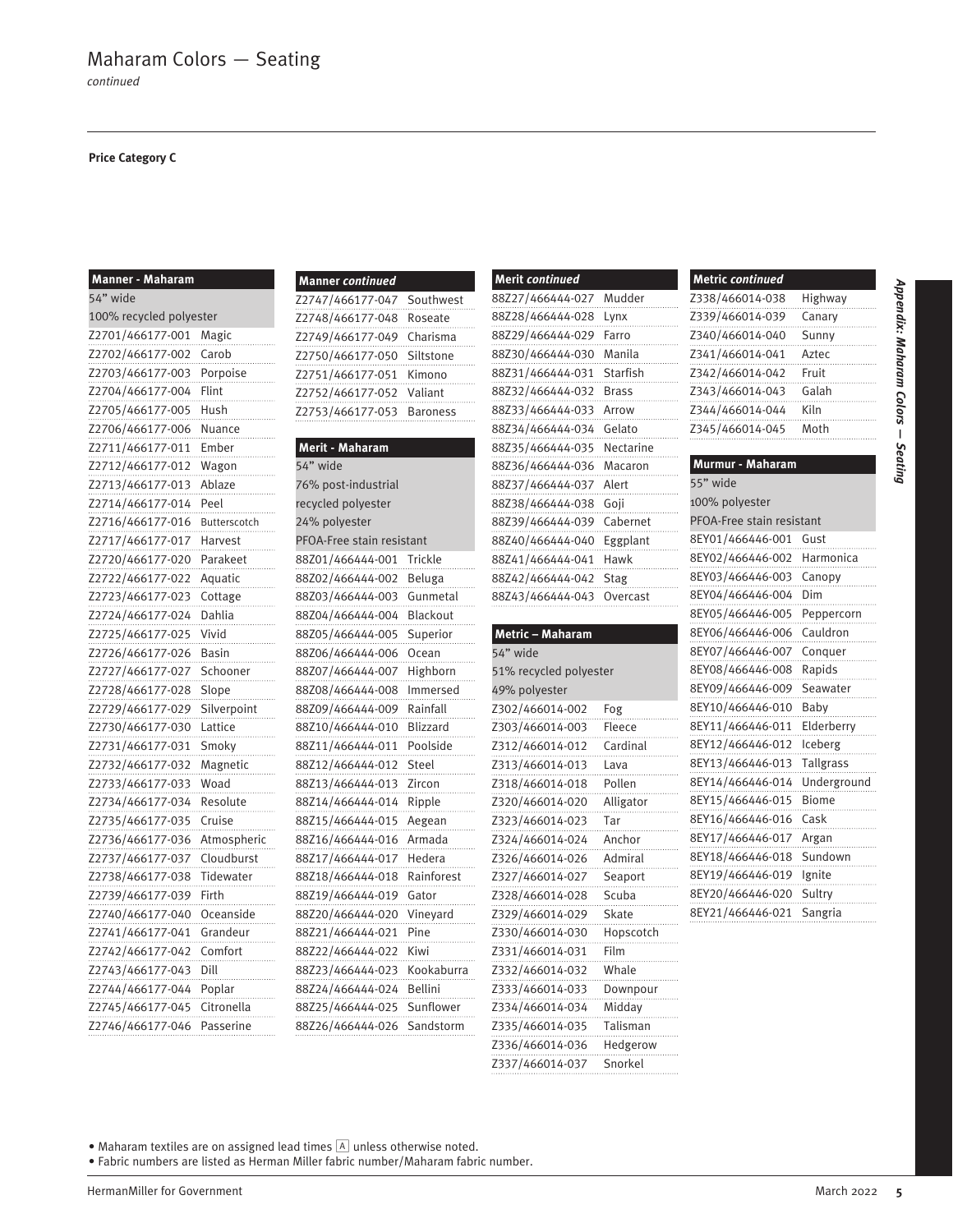**Price Category D**

**Bluff - Maharam**

### **Price Category E Price Category F**

**Apt – Maharam**

| ׇ֠     |
|--------|
| ٠      |
|        |
|        |
| ı      |
|        |
|        |
| ı      |
|        |
|        |
|        |
| ı      |
| ı<br>٠ |
|        |
|        |
|        |
|        |
|        |
|        |
|        |
|        |
| ij     |
|        |
|        |
|        |
|        |
|        |
|        |

| 54" wide                          |           |
|-----------------------------------|-----------|
| 100% polyurethane                 |           |
| Ink-resistant protective top coat |           |
| Polyester backing                 |           |
| 81801/466489-001                  | Loom      |
| 81802/466489-002                  | Helm      |
| 81803/466489-003                  | Cruller   |
| 81804/466489-004                  | Folklore  |
| 81805/466489-005                  | Beguile   |
| 81806/466489-006                  | Sherpa    |
| 81807/466489-007                  | Teleport  |
| 81808/466489-008                  | Annex     |
| 81809/466489-009                  | Lorimer   |
| 8 810/466489-010                  | Cinema    |
| 8 811/466489-011                  | Zip       |
| 8 812/466489-012                  | Coach     |
| 8 813/466489-013                  | Supernova |
| 8 814/466489-014                  | Pirate    |
| 8 815/466489-015                  | Academy   |
| 8 816/466489-016                  | Disco     |
| 8l817/466489-017                  | Equator   |
| 8 818/466489-018                  | Brink     |
| 8l819/466489-019                  | Scene     |
| 81820/466489-020                  | Petrichor |
| 81821/466489-021                  | Exotic    |
| 81822/466489-022                  | Fauna     |
| 81823/466489-023                  | Calabash  |
| 81824/466489-024                  | Fuscous   |
| 81825/466489-025                  | Wildling  |
| 81826/466489-026                  | Blitz     |
| 81827/466489-027                  | Allspice  |
| 81828/466489-028                  | Lumos     |
| 81829/466489-029                  | Pilot     |
| 81830/466489-030                  | Jukebox   |
| 81831/466489-031                  | Dugout    |
| 81832/466489-032                  | Claret    |
| 81833/466489-033                  | Flamenco  |

| <b>Dwell - Maharam</b>    |             |
|---------------------------|-------------|
| 54" wide                  |             |
| 66% post-industrial       |             |
| recycled polyester        |             |
| 32% post-consumer         |             |
| recycled polyester        |             |
| PFOA-Free stain resistant |             |
| Latex backing             |             |
| 89601/466419-001          | Sesame      |
| 89602/466419-002 Summit   | .           |
| 89603/466419-003 Freeze   | .           |
| 89604/466419-004          | Poolside    |
| 89605/466419-005          | Teal<br>.   |
| 89606/466419-006          | Mojito<br>. |
| 89607/466419-007 Lizard   | .           |
| 89608/466419-008 Thunder  | .           |
| 89609/466419-009 Foil     |             |
| 89611/466419-011          | Firecracker |

| Roster - Maharam          |           |
|---------------------------|-----------|
| 54" wide                  |           |
| 68% post-consumer         |           |
| recycled polyester        |           |
| 32% polyester             |           |
| PFOA-Free stain resistant |           |
| <b>Acrylic backing</b>    |           |
| ZR201/466445-001 Jacana   |           |
| ZR202/466445-002 Wythe    |           |
| ZR203/466445-003          | Grosgrain |
| ZR204/466445-004          | Ceremony  |
| ZR205/466445-005 Breton   |           |
| ZR206/466445-006          | Frigate   |

| 54" wide                          |               |
|-----------------------------------|---------------|
| 100% polyurethane/silicone        |               |
| Ink-resistant protective top coat |               |
| Polyester backing                 |               |
| 82T12/466392-012                  | Iris          |
| 82T13/466392-013                  | Nocturnal     |
| 82T14/466392-014                  | Fluid         |
| 82T15/466392-015                  | Eden          |
| 82T16/466392-016                  | Galactic      |
| 82T17/466392-017                  | Shoreline     |
| 82T18/466392-018                  | Jade          |
| 82T19/466392-019                  | Garden        |
| 82T20/466392-020                  | Botanic       |
| 82T21/466392-021                  | Chartreuse    |
| 82T23/466392-023                  | Lyric         |
| 82T24/466392-024                  | Turmeric      |
| 82T25/466392-025                  | Bengal        |
| 82T26/466392-026                  | Core          |
| 82T27/466392-027                  | Mantle        |
| 82T28/466392-028                  | Sorbet        |
| 82T32/466392-032                  | 0ak           |
| 82T33/466392-033                  | Castle        |
| 82T34/466392-034                  | Follow        |
| 82T35/466392-035                  | Elixir        |
| 82T36/466392-036                  | Charm         |
| 82T37/466392-037                  | Descend       |
| 82T38/466392-009                  | Sketch        |
| 82T39/466392-010                  | Glacier       |
| 82T40/466392-031                  | Fortress      |
| 82T41/466392-030                  | Lotus         |
| 82T42/466392-001                  | Coconut       |
| 82T43/466392-011                  | Cobbleston    |
| 82T44/466392-029                  | Bloom         |
| 82T45/466392-022                  | Crepe         |
| 82T46/466392-006                  | Hickory       |
| 82T47/466392-007                  | Constellation |
| 82T48/466392-008                  | Labyrinth     |
| 82T49/466392-002                  | Vibe          |
| 82T50/466392-003                  | Stampede      |
| 82T51/466392-004                  | Lumber        |
| 82T52/466392-005                  | Gingerbread   |
|                                   |               |

| Instill - Maharam                     |  |
|---------------------------------------|--|
| 54" wide                              |  |
| 100% polyurethane                     |  |
| Ink-resistant protective top coat     |  |
| Polyester backing                     |  |
| 74M01/466351-001 Page<br>.            |  |
|                                       |  |
| 74M03/466351-003 Bobwhite             |  |
|                                       |  |
| -----------<br>74M05/466351-005 Moor  |  |
| ----------<br>74M06/466351-006 Barley |  |
|                                       |  |
|                                       |  |
|                                       |  |
|                                       |  |
|                                       |  |
|                                       |  |
|                                       |  |
| 74M14/466351-014 Quail<br>.           |  |
|                                       |  |
|                                       |  |
| 74M17/466351-017 Synth<br>.           |  |
| 74M18/466351-018 Stowaway             |  |
|                                       |  |
| 74M20/466351-020 Dorsal               |  |
| 74M21/466351-021 Stealth<br>.         |  |

| Keen - Maharam             |      |
|----------------------------|------|
| 54" wide                   |      |
| 61% polyester              |      |
| 39% polyolefin             |      |
| PFOA-Free stain resistant  |      |
| <b>Acrylic backing</b>     |      |
| 89N01/466433-001           | Gaur |
| 89N02/466433-002 Lock      |      |
| 89N03/466433-003 Elk       |      |
| 89N04/466433-004 Oatmeal   |      |
| 89N05/466433-005 Lakefront |      |
| 89N06/466433-006 Argent    |      |
| 89N07/466433-007 Covote    |      |
| 89N08/466433-008 Eventide  |      |
| 89N09/466433-009 Canal     |      |
| 89N10/466433-010 Rosemary  |      |

• Maharam textiles are on assigned lead times  $\boxed{\mathbb{A}}$  unless otherwise noted.

• Fabric numbers are listed as Herman Miller fabric number/Maharam fabric number.

*Price category F continued on next page*

89N11/466433-011 Herb 89N12/466433-012 Ruby 89N13/466433-013 Loganberry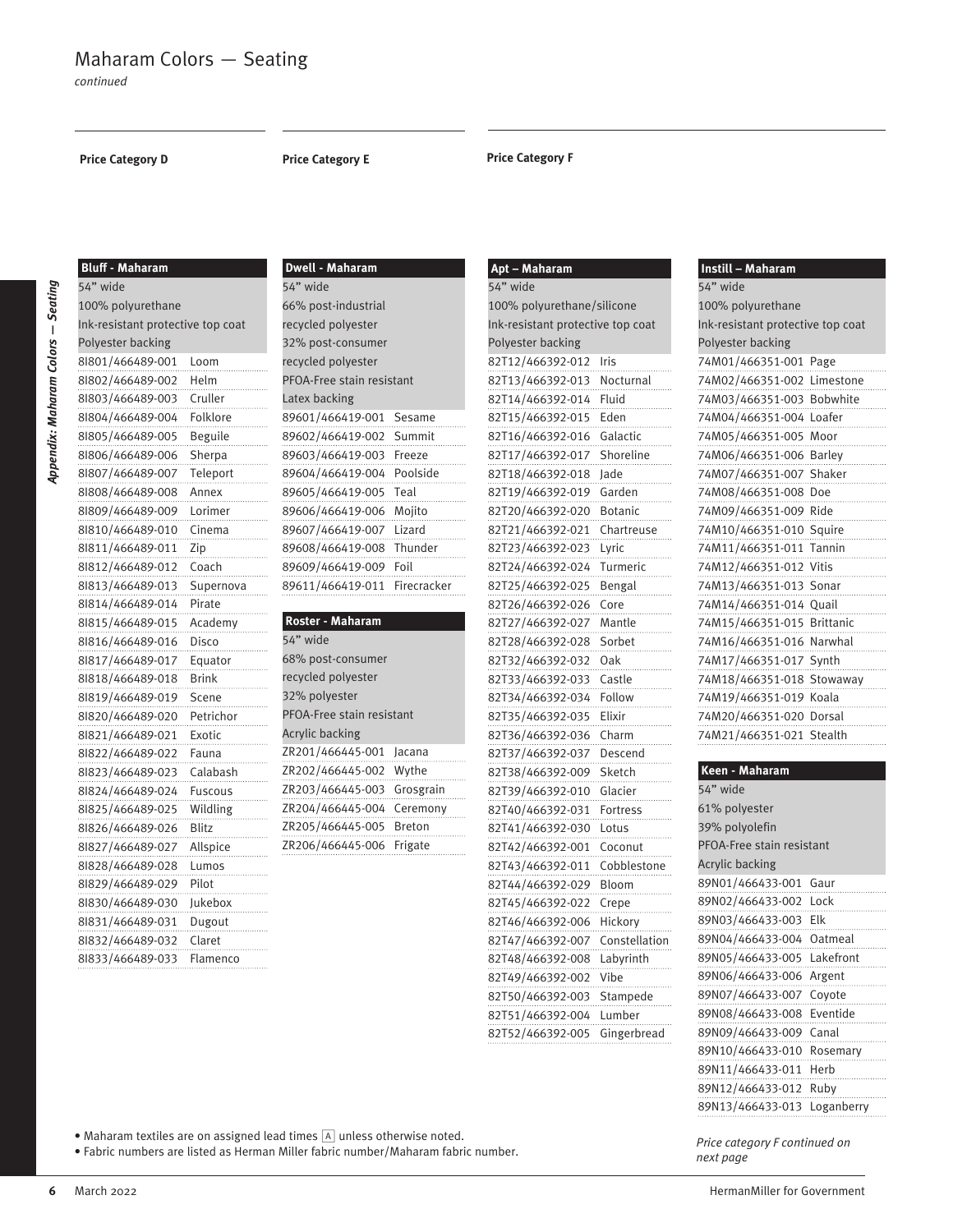# Maharam Colors — Seating

*continued*

### **Price Category F**

*continued*

| Ledger - Maharam |
|------------------|
| 54" wide         |

| 100% polyurethane |          |
|-------------------|----------|
| V9G1/463770-001   | 001      |
| V9G2/463770-002   | 002      |
| V9G3/463770-003   | 003<br>. |
| V9G4/463770-004   | 004<br>. |
| V9GG/463770-017   | 017<br>. |
| V9GQ/463770-025   | 025<br>. |
| V9GS/463770-026   | 026      |
| V9GU/463770-028   | 028      |
| V9GV/463770-029   | 029      |
| V9GW/463770-030   | 030<br>. |
| V9GX/463770-031   | 031<br>. |
| V9GY/463770-032   | 032<br>. |
| V9G13/463770-037  | 037<br>. |
| V9G17/463770-041  | 041<br>. |
| V9G18/463770-042  | 042      |
| V9G19/463770-043  | 043      |
| V9G20/463770-044  | 044<br>. |
| V9G21/463770-045  | 045      |
| V9G22/463770-046  | 046      |
|                   |          |

|           | Loop - Maharam |
|-----------|----------------|
| $-72.1 -$ |                |

| $\overline{\phantom{a}}$<br>wiue       |             |
|----------------------------------------|-------------|
| 48% post-industrial recycled polyester |             |
| 26% polyester                          |             |
| 26% post-consumer recycled polyester   |             |
| PFOA-Free stain resistant              |             |
| <b>Acrylic Backing</b>                 |             |
| ZLL01/466469-001                       | Opossum     |
| ZLL02/466469-002                       | Foundation  |
| ZLL03/466469-003                       | Naval       |
| ZLL04/466469-004                       | Buoyant     |
| ZLL05/466469-005                       | Mockingbird |
| ZLL06/466469-006                       | Dynasty     |
| ZLL07/466469-007                       | Zori        |
| ZLL08/466469-008                       | Wildfire    |
| ZLL09/466469-009                       | Floral      |
| ZLL10/466469-010                       | Penguin     |

| <b>Pepper - Maharam</b>                |  |
|----------------------------------------|--|
| 58" wide                               |  |
| 49% polyester                          |  |
| 41% post-industrial recycled polyester |  |
| 10% post-consumer recycled polyester   |  |
| PFOA-Free stain resistant              |  |
| <b>Acrylic Backing</b>                 |  |
| 8LW01/466486-001 Dojo                  |  |
| 8LW02/466486-002 Marengo               |  |
| 8LW03/466486-003 Harlequin             |  |
| 8LW04/466486-004 Pavlova               |  |
| 8LW05/466486-005 Sedona                |  |
| 8LW06/466486-006 Achiote               |  |
| 8LW07/466486-007 Essence               |  |
| 8LW08/466486-008 Genome                |  |
| 8LW09/466486-009 Myriad                |  |
| 8LW10/466486-010 Terrarium             |  |
|                                        |  |

# **Strum - Maharam**

| 54" wide                        |     |
|---------------------------------|-----|
| 100% polyurethane               |     |
| with silver-based antimicrobial |     |
| Z3301/466122-001 Overcast       |     |
| Z3302/466122-002 Ridge          |     |
| Z3304/466122-004 Pigeon         |     |
| Z3307/466122-007                | Bur |
| Z3308/466122-008 Abalone        |     |
| Z3311/466122-011 Wheat          |     |
| Z3312/466122-012 Lemongrass     |     |
|                                 |     |

### **Price Category G**

| <b>Bushel by Lisa Scull - Maharam</b> |             |
|---------------------------------------|-------------|
| 54" wide                              |             |
| 45% solution-dyed nylon               |             |
| 45% solution-dyed post-industrial     |             |
| recycled nylon                        |             |
| 9% polyester                          |             |
| 1% polyolefin                         |             |
| <b>Acrylic backing</b>                |             |
| ZBU01/466490-001                      | Enchant     |
| ZBU02/466490-002                      | Flurry      |
| ZBU03/466490-003                      | Oxygen<br>. |
| ZBU04/466490-004                      | Vortex<br>. |
| ZBU05/466490-005                      | Loon        |
| ZBU06/466490-006                      | Maverick    |
| ZBU07/466490-007                      | Hadron      |
| ZBU08/466490-008                      | Spirulina   |
| ZBU09/466490-009                      | Environ     |
| ZBU10/466490-010                      | Rotunda     |
| ZBU11/466490-011                      | Caraway     |
|                                       |             |

### **Chassis by Lisa Scull - Maharam** 54" wide

| 50% solution-dved nylon           |                |
|-----------------------------------|----------------|
| 50% solution-dyed post-industrial |                |
| recycled nylon                    |                |
| PFOA-Free stain resistant         |                |
| Acrylic backing                   |                |
| 8GI01/466458-001                  | Locomotive     |
| 8GI02/466458-002                  | Owl            |
| 8GI03/466458-003                  | Minuet         |
| 8GI04/466458-004                  | Galax          |
| 8GI05/466458-005                  | <b>Stratus</b> |
| 8GI06/466458-006                  | Cape           |
| 8GI07/466458-007                  | Cirrus         |
| 8GI08/466458-008                  | Inlet          |
| 8GI09/466458-009                  | Petrol         |
| 8GI10/466458-010                  | Peppermint     |
| 8GI11/466458-011                  | Hemic          |
|                                   |                |

| <b>Compound - Maharam</b>  |     |  |
|----------------------------|-----|--|
| 54" wide                   |     |  |
| 100% polyurethane          |     |  |
| silane-based antimicrobial |     |  |
| ZC201/466196-001           | 001 |  |
| ZC203/466196-003           | 003 |  |
| ZC204/466196-004           | 004 |  |
| ZC205/466196-005           | 005 |  |
| ZC206/466196-006           | 006 |  |
| ZC207/466196-007           | 007 |  |
| ZC208/466196-008           | 008 |  |
| ZC209/466196-009           | 009 |  |
| ZC210/466196-010           | 010 |  |
| ZC211/466196-011           | 011 |  |
| ZC212/466196-012           | 012 |  |
| ZC213/466196-013           | 013 |  |
| ZC214/466196-014           | 014 |  |
| ZC215/466196-015           | 015 |  |

*Appendix: Maharam Colors Seating*

### **Gild - Maharam**

ZC216/466196-016 016 ZC217/466196-017 017 ZC218/466196-018 018 ZC219/466196-019 019

| 54" wide                          |            |
|-----------------------------------|------------|
| 100% non-phthalate vinyl          |            |
| Ink-resistant protective top coat |            |
| Polyester backing                 |            |
| 8AR01/466432-005                  | Grapevine  |
| 8AR02/466432-009                  | Frosting   |
| 8AR03/466432-007                  | Smokey     |
| 8AR04/466432-003                  | Skylight   |
| 8AR05/466432-011                  | Sandstone  |
| 8AR06/466432-004                  | Hurricane  |
| 8AR07/466432-002                  | Wreath     |
| 8AR08/466432-001                  | Rainforest |
| 8AR09/466432-012                  | Fudge      |
| 8AR10/466432-010                  | Lantern    |
| 8AR11/466432-006                  | Planet     |
| 8AR12/466432-008                  | Reflection |

*Price category G continued on next page*

 $\bullet$  Maharam textiles are on assigned lead times  $\boxed{\mathbb{A}}$  unless otherwise noted.